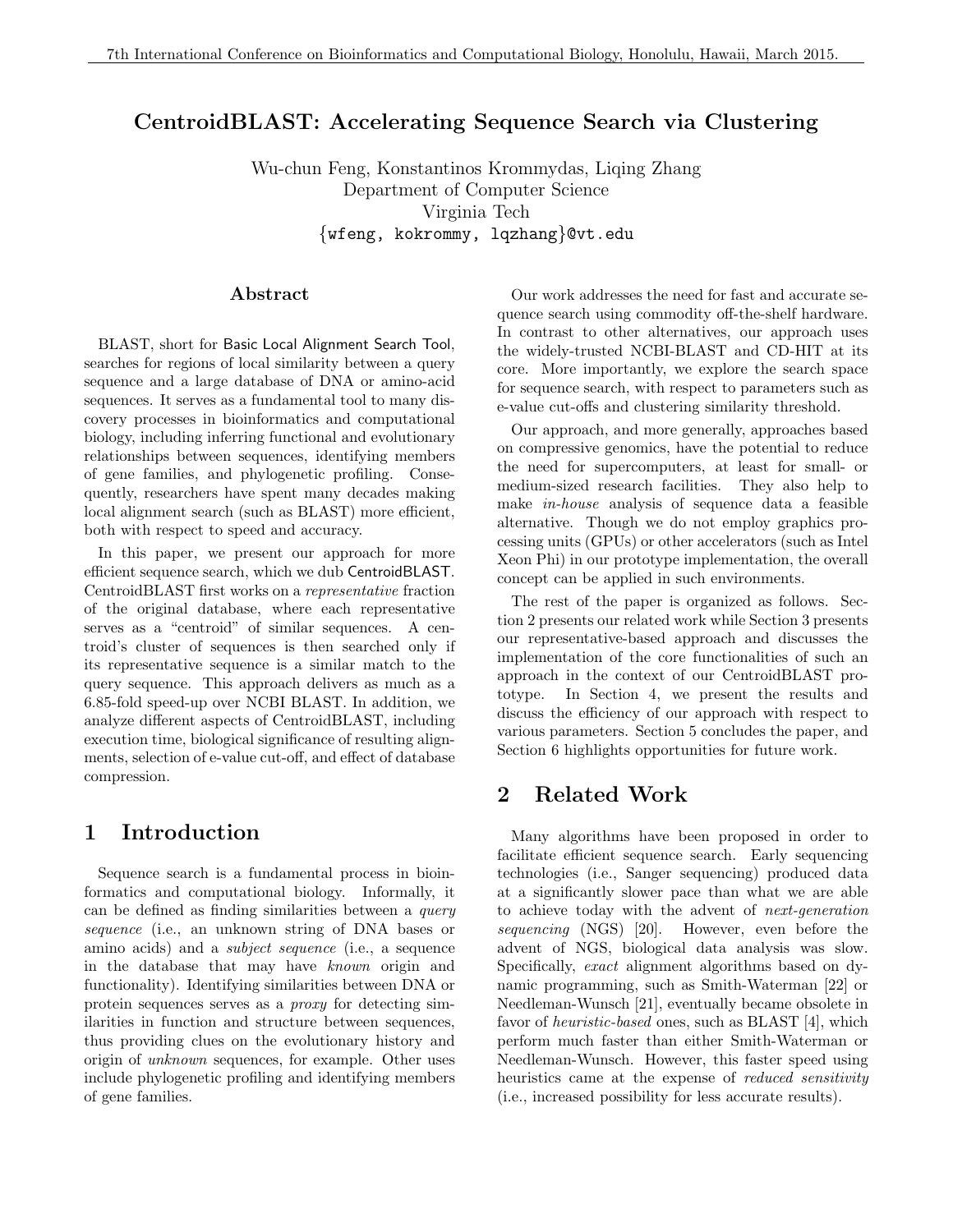By the mid-2000s, with biological sequence databases growing exponentially in size and processor clock frequencies stalling out, researchers added parallel computing to the mix in order to accelerate the heuristic-based sequence-search algorithms, e.g., mpiBLAST [5, 13, 15]. These efforts also resulted in optimizing the associated parallel algorithms for the underlying hardware architectures [6, 7, 8, 9, 11, 16, 17, 23]. In addition, the emergence of accelerator-based computing systems gave rise to massively parallel GPU implementations of BLAST [24, 25]. Such parallel implementations require (1) the management and scheduling of tens, hundreds, and even thousands of CPU cores in order to deliver high performance in the case of mpiBLAST; (2) the mapping and optimization of parallel algorithms onto specialized hardware, such as CUDA-enabled GPUs, for the GPU implementations; or (3) the packaging of parallel algorithms to map onto a cloud infrastructure [19].

A complementary approach to parallelizing the search algorithms is based on the idea of clustered sequence representation [10] or compressive genomics [12, 18]. Instead of parallelizing or accelerating the computation itself, this approach aims to reduce the amount of data on which the computation needs to be performed by taking advantage of the inherent redundancy of DNA and protein databases, as explained below.

DNA and protein databases are inherently redundant. When performing a typical BLAST search, one needs to search a query sequence against the entire database of interest. Sequences in the database that bear similarity (over a certain threshold) either trigger a successful alignment (hit) or not. In either case, searching against a redundant database incurs redundant computation. To address this inefficiency, our CentroidBLAST approach starts by clustering similar sequences together and selecting one sequence (i.e., centroid) to represent each cluster. If an initial BLAST search triggers a hit between a query and a centroid, there is a conceptually high probability that it would trigger hits for other members of the cluster, too. If it does *not*, the inverse implication that no other member of that cluster would trigger a hit obviates the need for performing a BLAST search between the query and the rest of that cluster's sequences. This idea allows for potentially signficiant computational savings but depends on the database and query combination as well as the underlying clustering algorithm's efficiency. In the worst case, if a query triggers hits against all the centroids, then all the original database's sequences will be searched.

### 3 Approach

Here we describe our compressive genomics approach to sequence search, herein referred to as CentroidBLAST. A high-level schematic representation of the CentroidBLAST algorithm, including the necessary preprocessing stage and the actual CentroidBLAST search stage, is depicted in Figure 1.

#### 3.1 Preprocessing Stage

The preprocessing stage ensures that the *original* sequence database (protein or DNA) is represented by a carefully selected set of representative sequences (i.e., centroids). The collection of these centroids constitutes what we call the centroid database. The basis of compressive genomics (or representative-based sequence search) relies on the fact that an unprocessed database, i.e., the original database as formed from the output of the sequencing process or a concatenation of databases of closely related species, are bound to exhibit certain amounts of redundancy. The problem of efficient clustering is a entire area of research in and of itself, and compressive genomics will largely rely on the output of such research.

Our CentroidBLAST preprocessing stage handles the creation of the centroid database by employing an open-source clustering algorithm called CD-HIT [14]. CD-HIT follows a greedy and incremental clustering approach, where the longest input sequence is selected as the first cluster representative and then subsequent sequences (sorted from longest to shortest) are compared to the current representatives and classified as either redundant or representatives of new clusters. It supports both protein and DNA clustering and provides a sufficient amount of parameterization. One of its main advantages is multithreading support, i.e., utilizing multiple compute threads on a multi-core CPU. Although the clustering step is the main part of a once-per-database procedure, it is very time-consuming and fast execution is a desirable feature.

After running CD-HIT, similar sequences (where similarity is defined by a user-defined similarity threshold parameter) are identified and grouped, and a sequence per cluster is used as this cluster's representative. <sup>1</sup> The centroid database is stored in FASTA format, and the clustering information is contained in a separate file that undergoes further processing, as discussed below.

The centroid database effectively represents the original sequence database, and its size is much smaller than the original database. The effectiveness of this representation and the size of the centroid database depends on the setting of the similarity threshold as well as on the efficiency of the clustering algorithm. To better understand these aspects, we examine the compression efficiency of CD-HIT in detail for different

<sup>&</sup>lt;sup>1</sup>The terms *centroid* and *representative sequence* will be used interchangeably throughout the rest of this paper.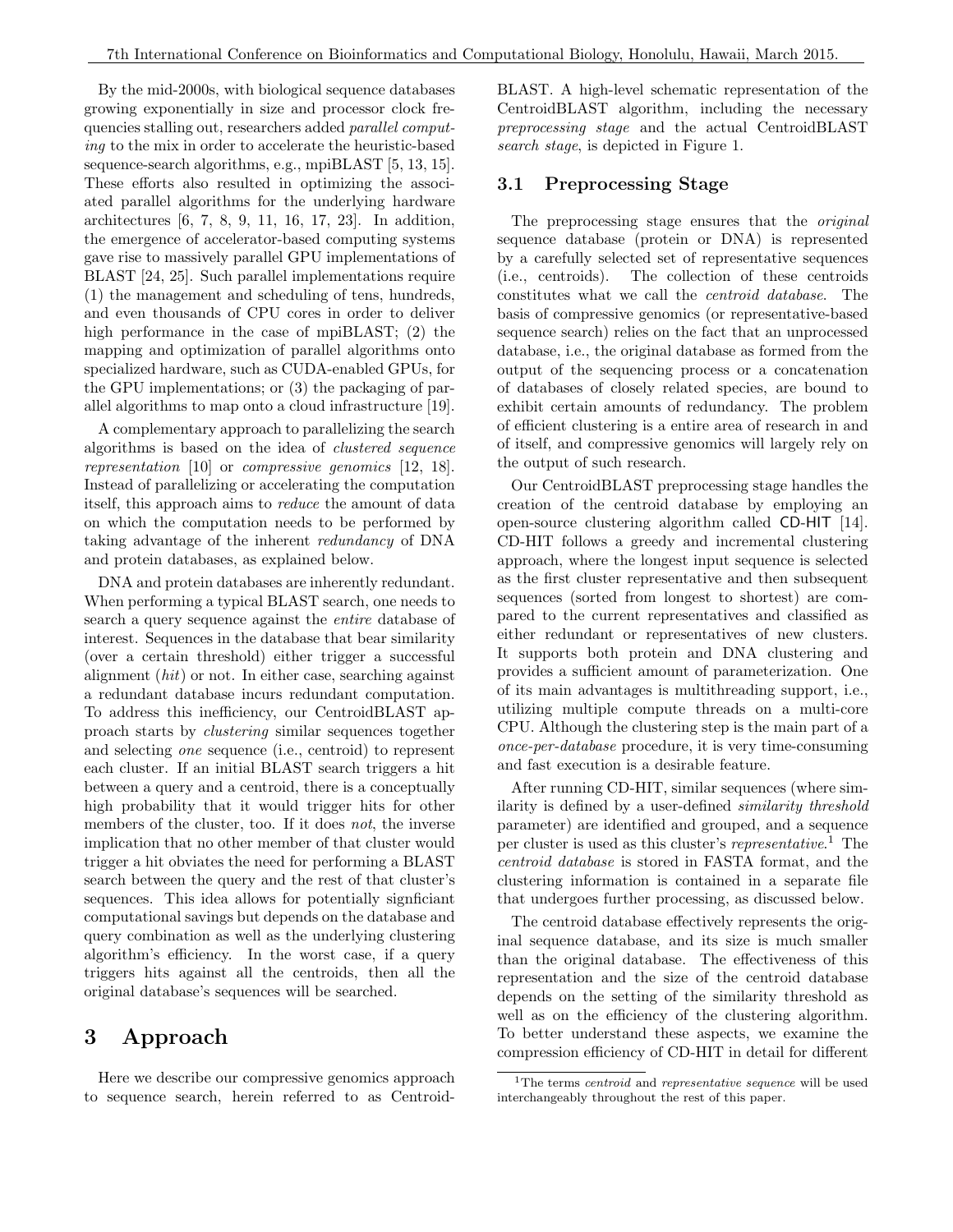

Figure 1: CentroidBLAST pipeline: preprocessing and CentroidBLAST search stages.

similarity thresholds and explore the trade-offs between compression efficiency and clustering execution time in Section 4.2.

Along with the centroid database, the original database information needs to be retained in a slightly different form. Specifically, in place of the original FASTA database, we store separate small databases that correspond to the sequence clusters, as generated by CD-HIT. These cluster databases as well as the centroid database must undergo formatting by NCBI-BLAST, using the corresponding NCBI-BLAST's formatdb tool. These databases are then used during the coarse-grained and fine-grained BLAST stages, respectively, of CentroidBLAST (as explained in more detail in Section 3.2).

The preprocessing stage only needs to be run once per database. Among the preprocessing stage's constituent procedures, CD-HIT clustering is by far the most timeconsuming, i.e., orders of magnitude longer than the rest of the preprocessing.

#### 3.2 Search Stage

Once preprocessing completes, CentroidBLAST is used in place of a regular BLAST search. Centroid-BLAST conceptually consists of two BLAST searches: (1) a coarse-grained search stage (1st-stage BLAST), in which the BLAST search is conducted against the centroid database and with a more permissive e-value cutoff parameter and (2) a fine-grained search stage (2ndstage BLAST), where each query that participated in a hit during the first stage is BLASTed against those cluster databases whose centroid triggered the hit with the query under consideration. For this second stage of CentroidBLAST search, a more stringent e-value cutoff is used.

As shown in Figure 1, our CentroidBLAST approach executes the following steps:

- (1) Performs 1st-stage BLAST search with a more permissive e-value cut-off value and collects the hit results (i.e., combinations of queries and database sequences that align over a given e-value threshold). The centroid database and original query file (potentially consisting of multiple single queries) are used as inputs at this stage. The output is passed on the algorithmic pipeline in NCBI-BLAST's tabular format (-m 8 parameter).
- (2) Identifies the individual queries within a query file that triggered a hit against a certain centroid during the previous stage and splits them into multiple query files (one query per query file). The sequence IDs of all the centroid sequences that triggered a hit in the first stage are used as pointers to the corresponding clusters they represent. A separate 2nd-stage NCBI-BLAST search is subsequently performed between each of the above queries and the cluster databases previously identified. Those BLAST searches use a more stringent e-value cut-off than the 1st-stage BLAST.
- (3) The second stage's BLAST results are concatenated in a single file and constitute the final CentroidBLAST output.

# 4 Results and Discussion

This section presents the results of our experiments with CentroidBLAST and a comparison against the results obtained from performing sequence alignment using NCBI-BLAST. Specifically, we focus on two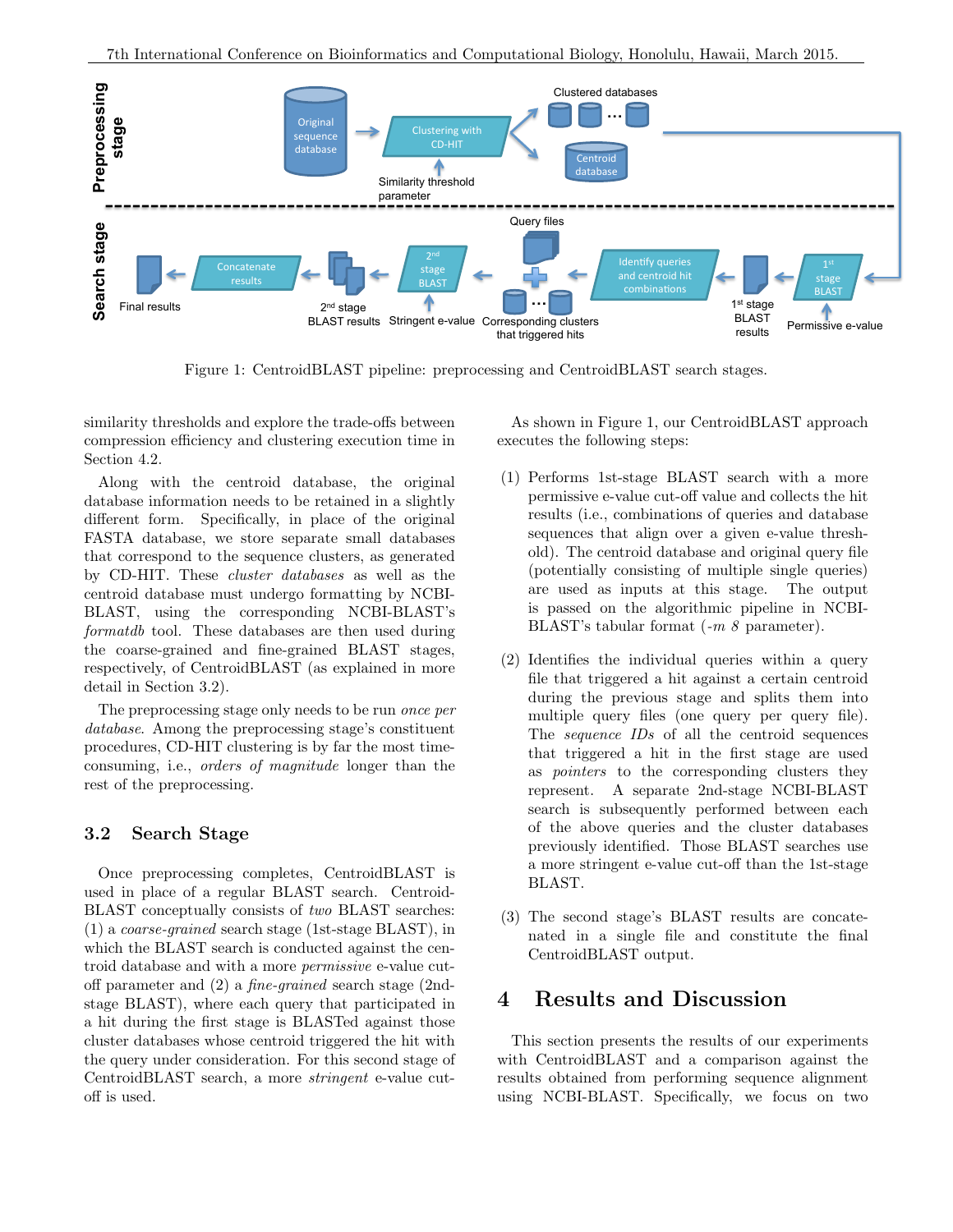important aspects of sequence search: execution time and accuracy. Each of these two aspects depends on a number of factors (or parameters). In addition, these two aspects are expected to compete against one another. First, we perform a sensitivity analysis using such parameters in our experiments and present the results for each target metric in isolation. Then, we discuss the measured trade-offs between execution time and accuracy.

Prior to this, however, we begin by outlining our experimental set-up, followed by an analysis of the preprocessing stage and search stage for CentroidBLAST.

### 4.1 Experimental Setup

In this section we present our experimental setup, i.e., the software and hardware used to collect the results as well as the database and queries used.

#### 4.1.1 Software

The results presented in this work are obtained by use of our CentroidBLAST prototype implementation. CentroidBLAST is designed as a bi-partite software, consisting of a server-side pipeline (used for preprocessing of the input databases) and a client-side pipeline (used for the actual sequence search process). Each of the pipelines utilizes custom Perl scripts performing the required operations. NCBI-BLAST [3] lies at the core of the client-side CentroidBLAST pipeline, performing the two required parameterized BLAST stages, while CD-HIT [1] is the application used in the preprocessing stage in the server-side CentroidBLAST pipeline that is responsible for finding similarities between the database's sequences and grouping them in clusters represented by a single sequence (*centroid*).

#### 4.1.2 Database and Queries

For our proof of concept experiments we chose to use a reasonably big, yet not huge input database. The reason behind that lies in the detailed analysis we wanted to conduct which would be prohibitive timewise if we were to use a much larger database (i.e., in the order of tens or hundreds of gigabytes). Moreover, the databases we used to form our bigger test database are redundant by their nature, i.e., contain information potentially including duplicates or near duplicates (as opposed to non-redundant databases). Specifically, we obtained three redundant protein databases from the European Bioinformatics Institute (part of the European Molecular Biology Laboratory- EMBL): the EPO database (429MB), JPO database (688MB), and the USPO database (581MB) [2]. The aforementioned databases contain proteins extracted from patent applications submitted to the European, Japan, and United States patent offices and consist of 459328, 416219 and 505583 sequences, respectively. These three databases were combined to a single database, which was the target input database in all our experiments.

We search these databases using six different sets of queries of random length, where each set consists of 100, 200, 300, 400, 500, 600 queries drawn randomly from the combined input database after being randomly mutated at a 20% rate. Due to lack of space for presenting the huge amount of data points (see Section 4), and for better visual clarity, in some experiments we only present results for the 300 queries file.

#### 4.1.3 Hardware

The platform used to run all experiments is based on an Intel E5-2680 processor, which is a representative implementation of a high-performance, homogeneous multi-core system and is a processor with 16 cores in a package organized as two independent eight-core modules packaged together. Each core supports two hardware threads (for a total of 32 threads) and is clocked at 2.7 GHz.

## 4.2 Preprocessing Stage for CentroidBLAST

As mentioned in Section 3, the preprocessing stage is dominated by the clustering procedure (in terms of execution time). CD-HIT employs all available cores in a multi-core system and clustering run-time heavily depends on the similarity threshold parameter. We experiment with similarity threshold values ranging from 60-90% to evaluate the compression efficiency, as well as the execution time. The results are shown in Table 1. The first row corresponds to the original database, as described in Section 4.1, where each sequence effectively corresponds to a single cluster. One can observe the huge space savings even at the 90% similarity threshold, where the resulting centroid database consists of 17.98% of the original sequences. A similarity threshold of 80% increases the reduction at 11.94%. After that point we only observe diminishing returns, where a 70% and 60% similarity threshold yields a mere 2.07% and 1.78% further reduction, respectively. In terms of actual space savings the above reduction in number of clusters (i.e., sequences in the centroid database compared to sequences in the original database) corresponds to reductions starting at 80.67% and going up to 88.93%. Looking at the clustering execution time, we observe a steady increase going from 90% to 80% to 70%. At that point reducing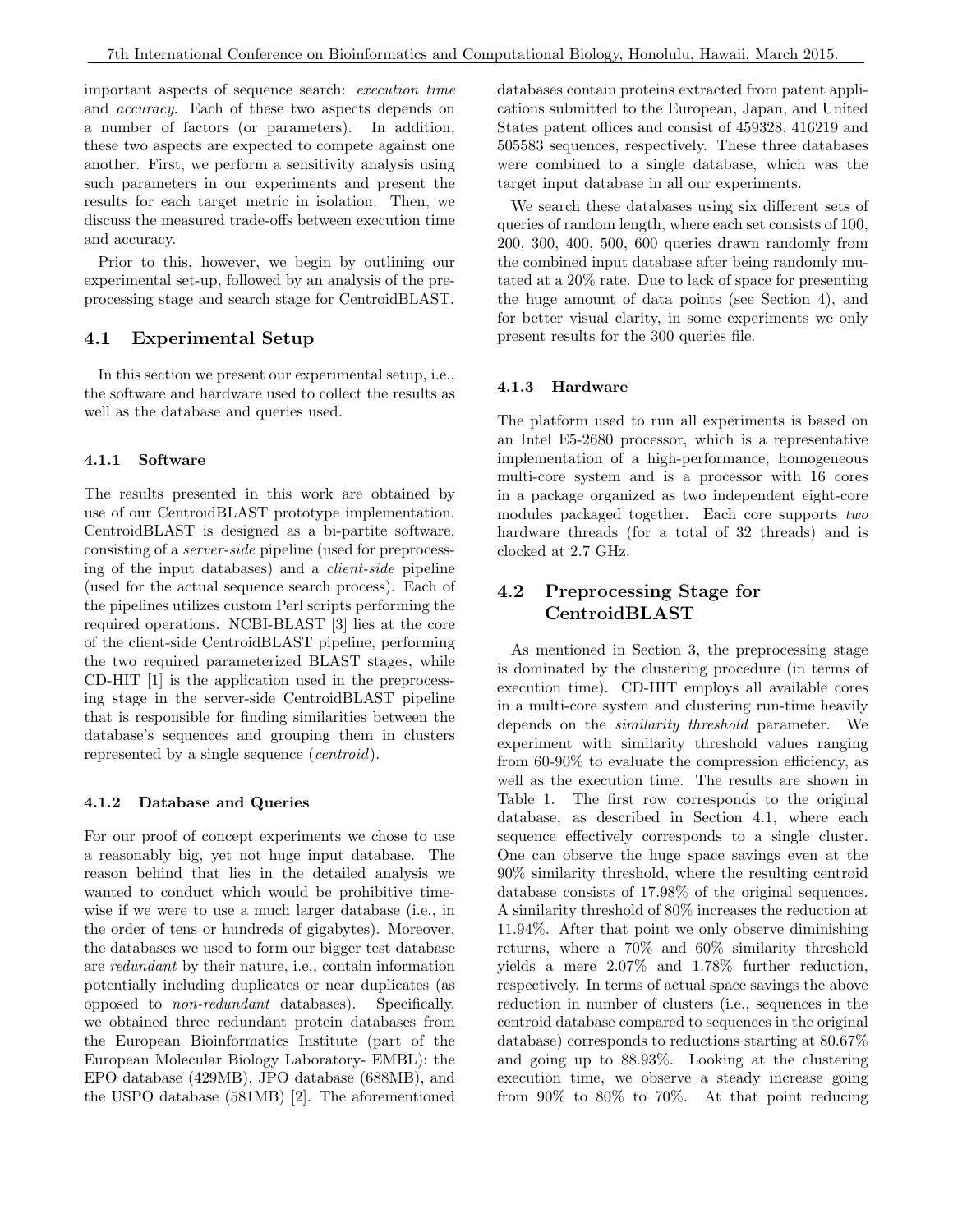Table 1: Preprocessing stage: clustering and Perl scripts.

| Similarity<br>threshold | # Clusters | Cluster $#$<br>savings<br>$(\%)$ | <b>Space</b><br>savings<br>$(\%)$ | Clustering<br>time<br>minutes) | Auxiliary<br>scripts time<br>(seconds) |
|-------------------------|------------|----------------------------------|-----------------------------------|--------------------------------|----------------------------------------|
| 100%                    | 6.910.715  | N/A                              | N/A                               | N/A                            | N/A                                    |
| 90%                     | 1.242.770  | 82.02                            | 80.67                             | 17                             | 59                                     |
| 80%                     | 825.362    | 88.06                            | 84.66                             | 22                             | 61                                     |
| 70%                     | 682.378    | 90.13                            | 86.91                             | 27                             | 66                                     |
| 60%                     | 559,689    | 91.91                            | 88.93                             | 147                            | 72                                     |

the similarity threshold to 60% induces a huge increase of clustering execution time (by a factor of 5.44). The main reason lies in the internals of the CD-HIT clustering algorithm. Specifically, the seed used in comparing sequences for similarity and clustering needs to be reduced to a minimum of 4 letters for 60% similarity threshold, as opposed to 5 (for over 60%) to preserve comparable compression efficiency [14]. Intermediate auxiliary Perl scripts in the preprocessing CentroidBLAST stage only range between 59 and 72 seconds. In any case, since the preprocessing step only needs to be performed once for each target database, and for lack of space, we select for our experiments and present our findings for the centroid database and clustering output of running CD-HIT with the 60% similarity threshold.

### 4.3 Execution Time of CentroidBLAST: Search Stage

In this subsection we present our experiments that are related to the execution time of the sequence search through the CentroidBLAST pipeline. We experiment with an extensive range of coarse- and finegrained stage e-value cut-offs, since these are the main execution parameters that affect total execution time. Specifically, we test e-values from  $10^{-38}$  to  $10^{-10}$  in many possible combinations. Allowed combinations require the first stage BLAST (or coarse-grained) evalue to be less stringent (i.e., larger) than the second stage's (or fine-grained). Figure 2 shows some of the values for the 120 possible combinations in the x-axis, while the y-axis depicts the relative execution time between the coarse- and fine-grained BLAST stages comprising CentroidBLAST. Multiple query files drawn randomly from the target database and randomly mutated at a certain level (as described in 4.1) exhibit similar behavior. In particular, while the coarse-grained BLAST stage is characterized by minimal variations in execution time (since the cut-off e-value only affects what final results are presented after the *same* amount of computation has been performed), the execution time of the fine-grained stage depends on the amount of hits resulting from the coarse-grained stage. The more permissive the coarse-grained e-value, the more hits, i.e., the more centroids are found. In turn, the clusters represented by these centroids formulate the databases to be searched in the fine-grained BLAST stage. Conceptually, the larger the databases to be searched the longer the fine-grained search, and the lower the ratio, as observed in Figure 2.

Figure 3 presents another aspect of execution time by comparing CentroidBLAST's speed-up over NCBI-BLAST. For visual clarity, we show results for the query file including 300 queries only, but our observations are quite similar for the rest of the test cases. In contrast to Figure 2, in Figure 3 we group the pair of e-values on the x-axis according to the coarse-grained stage e-value. This is to highlight that the decisive factor in attainable speed-ups lies in that first, coarse-grained BLAST search. The lowest speed-up observed here is 5.37x and the highest 6.85x, compared to the corresponding multithreaded (i.e., parallel) NCBI-BLAST implementation that uses an e-value cut-off similar to the cut-off e-value of the fine-grained BLAST stage of CentroidBLAST.

## 4.4 Accuracy of CentroidBLAST Search Results

For any sequence search method accuracy of the results is arguably a very important aspect. In our case, we treat the original NCBI-BLAST results (obtained by using the same e-value as the fine-grained stage of CentroidBLAST) as the gold standard against which we calculate our method's accuracy (in terms of true positives, false positives, etc.) for each coarse-/fine-grained e-value combination. In all cases, only alignments with identical information (i.e., not only query and subject sequence, but start and end point, bit-score, e-value etc.) are considered true positives. Figure 4 shows the ROC curve for sequence search with CentroidBLAST using NCBI-BLAST as the gold standard. Different points represent different combinations of coarse- and fine-grained e-values for the two BLAST stages within CentroidBLAST. As such, one should not be confused by the fact that the ROC curve does not exhibit positive correlation, as it captures the TPR and FPR as a function of such combinations and encompasses the non-trivial interactions of the two BLAST stages within CentroidBLAST. As observed in the ROC curve all combinations achieve true positive rate (TPR) and false positive rate (FPR) more than 83% and less than 8%, respectively. More specifically, for about 2/3 of the combinations our method achieves TPR greater than 97% with FPR less than 2%. About 1/3 of the tested combinations yields TPR  $> 99\%$  with FPR  $< 0.7\%$ . Overall, CentroidBLAST exhibits satisfactory accuracy for most e-value combinations.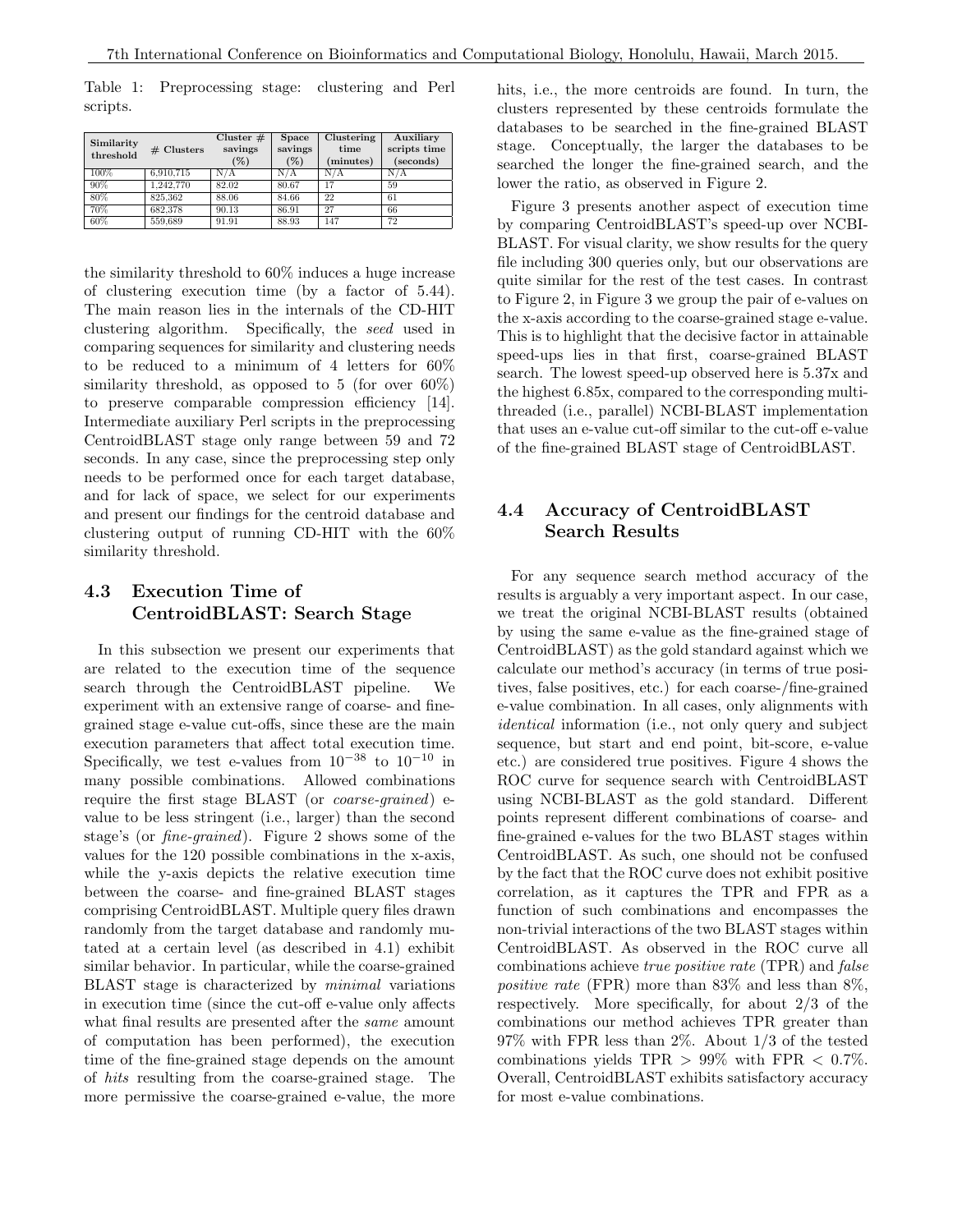

Figure 2: Ratio of execution time of coarse- to fine-grained BLAST stages within CentroidBLAST.



Figure 3: Speed-up over NCBI-BLAST for e-value cut-off similar to the fine-grained CentroidBLAST.

### 4.5 Execution Time vs. Accuracy Trade-off

In the previous sections, we discussed two important aspects: (1) the execution time of CentroidBLAST and (2) the accuracy of CentroidBLAST compared to NCBI-BLAST. We observed the importance of parameters like the similarity threshold of the clustering algorithm in the preprocessing stage's execution time and space savings and most importantly the effect of coarse- and fine-grained e-values in the execution time of the CentroidBLAST search. While our method has a proven ability to perform fast sequence alignment, as well as accurate alignment results (compared to NCBI-BLAST), we need to quantify the relationship (or trade-

 $off$ ) between execution speed and accuracy. Intuitively, one would expect those two targets to be competing and this trend is generally the case, as we observe in Figure 3. Specifically, to achieve the highest speedup one has to sacrifice accuracy, in that many hits discovered by NCBI-BLAST are not identified as such by CentroidBLAST. Depending on the coarse- and finegrained e-value pair selection, we can generally attain speed-ups approaching six-fold with a TPR  $> 98\%$ .

# 5 Conclusion

In this work, we demonstrated the effectiveness of the compressive-genomics concept. We presented a prototype implementation of an automated centroid-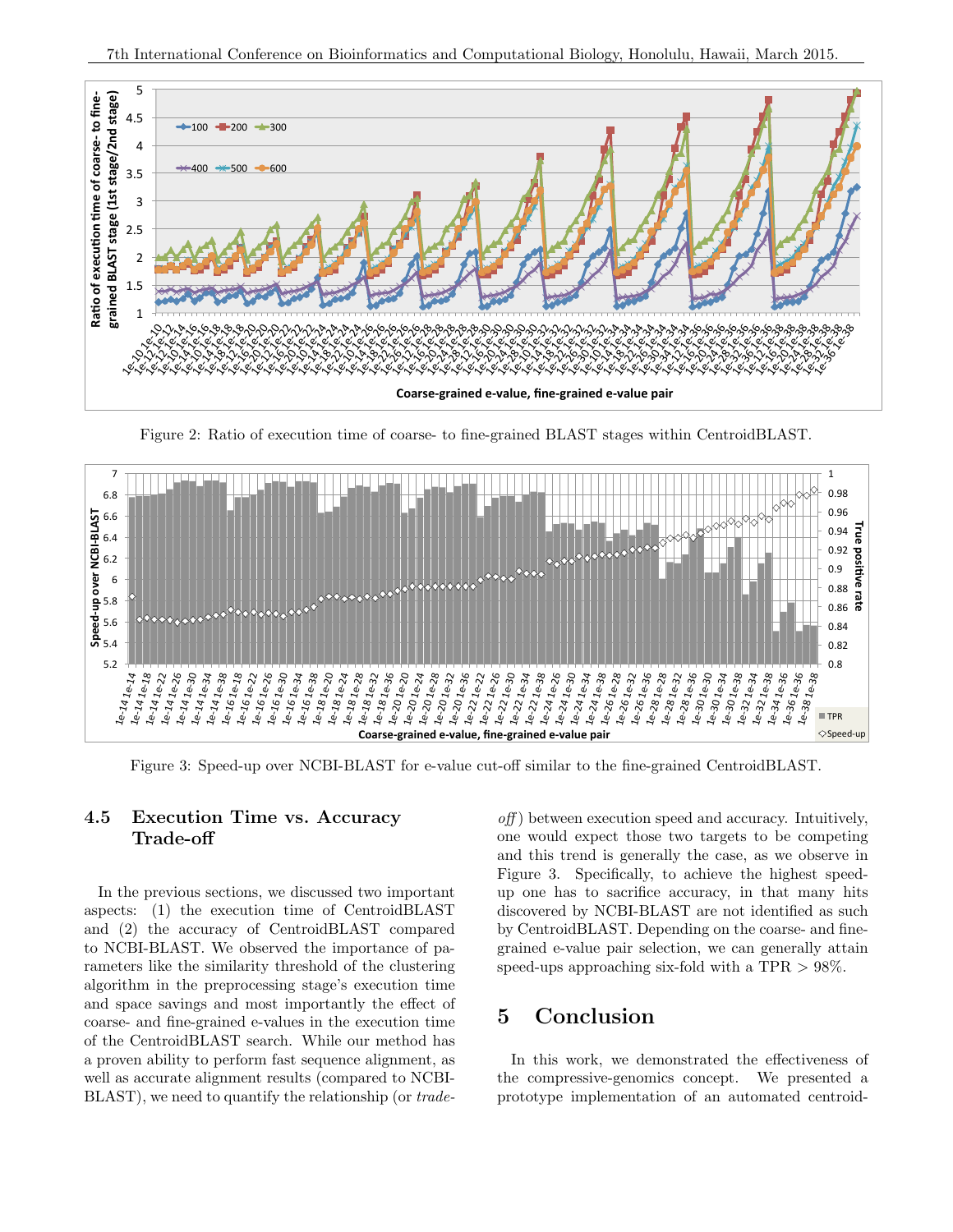

Figure 4: ROC curve for sequence search with CentroidBLAST with varying e-value combinations using NCBI-BLAST as the gold standard.

BLAST pipeline, by means of appropriate core and supplementary shell scripts, as well as their constituent Perl programs. The centroidBLAST framework we propose is built with a lego-like approach for being easily *adjustable* and with future *extensibility* in mind. While high-throughput next generation sequencing has resulted in huge amounts of sequencing data and typical BLAST searches have become notoriously timeconsuming, our centroidBLAST approach delivered an up to 6.85x speed-up in our experimental set-up with minimal sacrifice in results' accuracy. Although our test protein database already demonstrates the effectiveness of centroidBLAST, much larger input databases (in the order of hundreds or thousands of GB of sequencing data) can potentially prove the centroidBLAST approach even more efficient. We presented a detailed analysis of the obtained results with respect to various parameters' selection, including clustering similarity threshold, different query sets, and most importantly cut-off e-value combinations for our two-stage BLAST approach at the core of the centroidBLAST pipeline.

## 6 Future Work

While our centroidBLAST prototype implementation serves as a reasonable proof of concept of our approach, there yet remains space for future work to further extend its utility and effectiveness. Experimentation with more and novel *clustering tools* is one of our primary concerns, as clustering efficiency in the centroidBLAST preprocessing step constitutes the basis for better centroidBLAST searches. Furthermore, adding support for incremental clustering is an important avenue of future research; by saving intermediate BLAST results for a query of interest, one can avoid repeating large amounts of computation, once a database is updated

with new sequences. As new sequences are added to an existing database they are assigned to existing clusters. A new search (based on a saved BLAST result) needs to only take into account those new sequences that fall under the clusters whose centroid previously incurred a hit. Otherwise they can be disregarded altogether. Further research on auto-tuning the parameters mentioned earlier (clustering similarity threshold, etc.) for achieving the best results, either in terms of execution time or in terms of biological accuracy could be conducted, depending on the user's preference. To further enhance execution speed, with even less sacrifices in accuracy, one can employ parallel hardware, such as the many-core graphics processing unit (GPU) or other accelerators, such as Intel Xeon Phi. Finally, from a software engineering standpoint, while our script-based automated pipeline only supports the most important BLAST options, it can be trivially extended to support the full array of BLAST features/options and a graphical user interface (as opposed to a command line tool) would greatly enhance its usability.

# Acknowledgments

This work was supported in part by the Institute for Critical Technology and Applied Science (ICTAS) and by NSF IIS-1247693.

## References

- [1] CD-HIT Website. http://weizhong-lab.ucsd. edu/cd-hit/.
- [2] EMBL-EBI: Patent protein sequences. http:// www.ebi.ac.uk/patentdata/proteins.